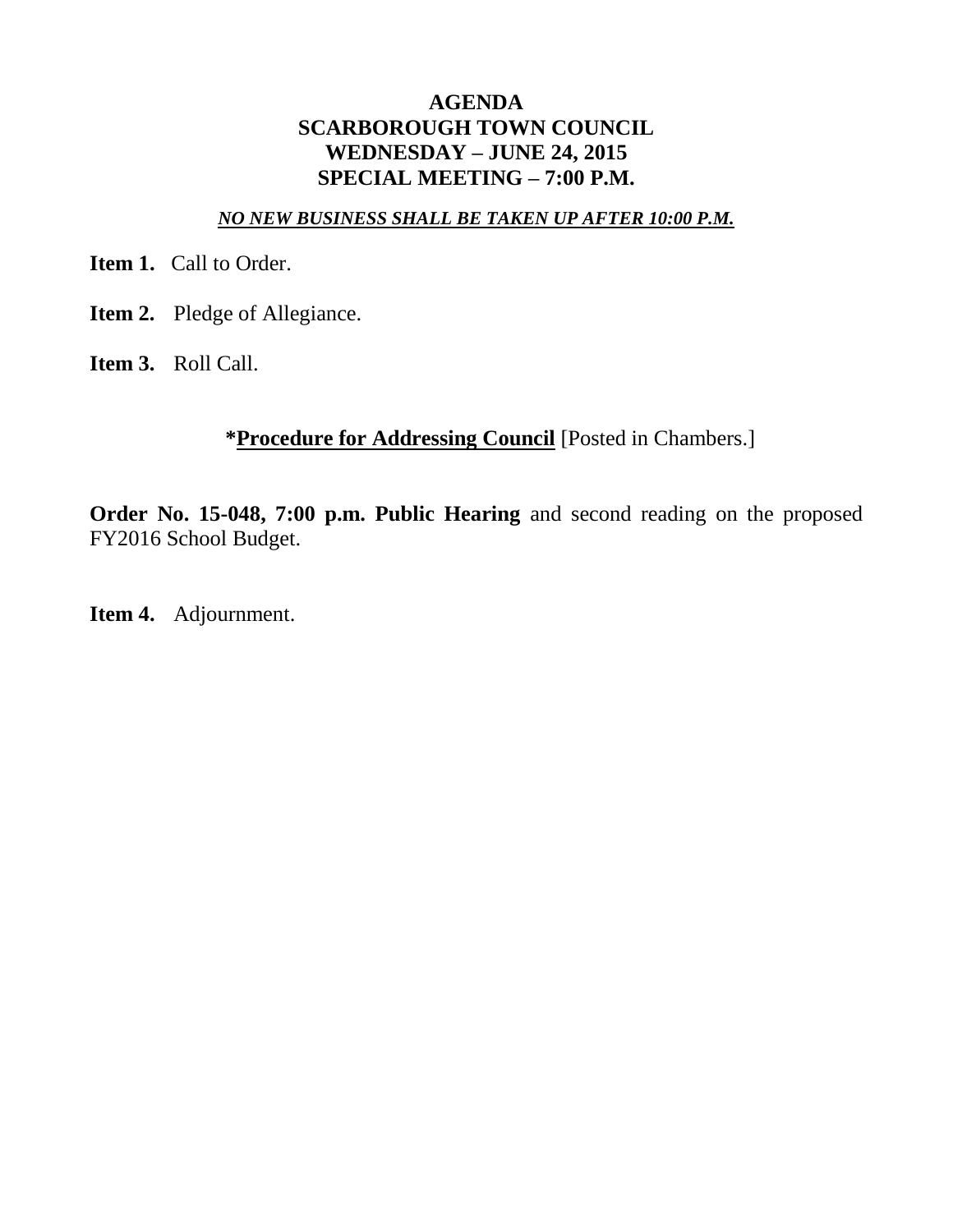# **AGENDA SCARBOROUGH TOWN COUNCIL WEDNESDAY – JUNE 24, 2015 SPECIAL MEETING – 7:00 P.M.**

**Order No. 15-048.** Move approval of the second reading on the proposed FY2016 School Budget.

#### **Budget Order for Fiscal Year 2016 School Budget**

**WHEREAS,** the Scarborough Town Council adopted FY2016 Operational and Capital Budgets for the Town and the School on May 20, 2015, with the passage of Order No. 15-026; and,

**WHEREAS,** pursuant to State law, the School Budget must be validated by the voters and it failed at a Special Election held on June 9, 2015; and,

**WHEREAS,** the Town Council must resubmit an adjusted School Budget to the Voters for validation no less than ten (10) days and no more than forty-five (45) days from June 9, 2015; and,

**NOW THEREFORE, BE IT ORDERED,** that the Scarborough Town Council moves approval of the second reading, as amended on June  $17<sup>th</sup>$ , to adopt the Fiscal Year 2016 School Budget; and,

**BE IT FURTHER ORDERED**, that the Scarborough Town Council hereby appropriates, for school purposes, the Education Operating Budget, the sum of **\$43,293,756** and the Town of Scarborough raises as the local share for the Education Operating Budget, the sum of **\$ 38,294,379**.

**BE IT FURTHER ORDERED,** that should it be known before the time of tax commitment that the State of Maine provides additional funds for K-12 education as described in the Essential Programs and Services Funding Act, in an amount greater than approved in this order, those funds will be used to reduce the amount of property taxes needed to support this budget.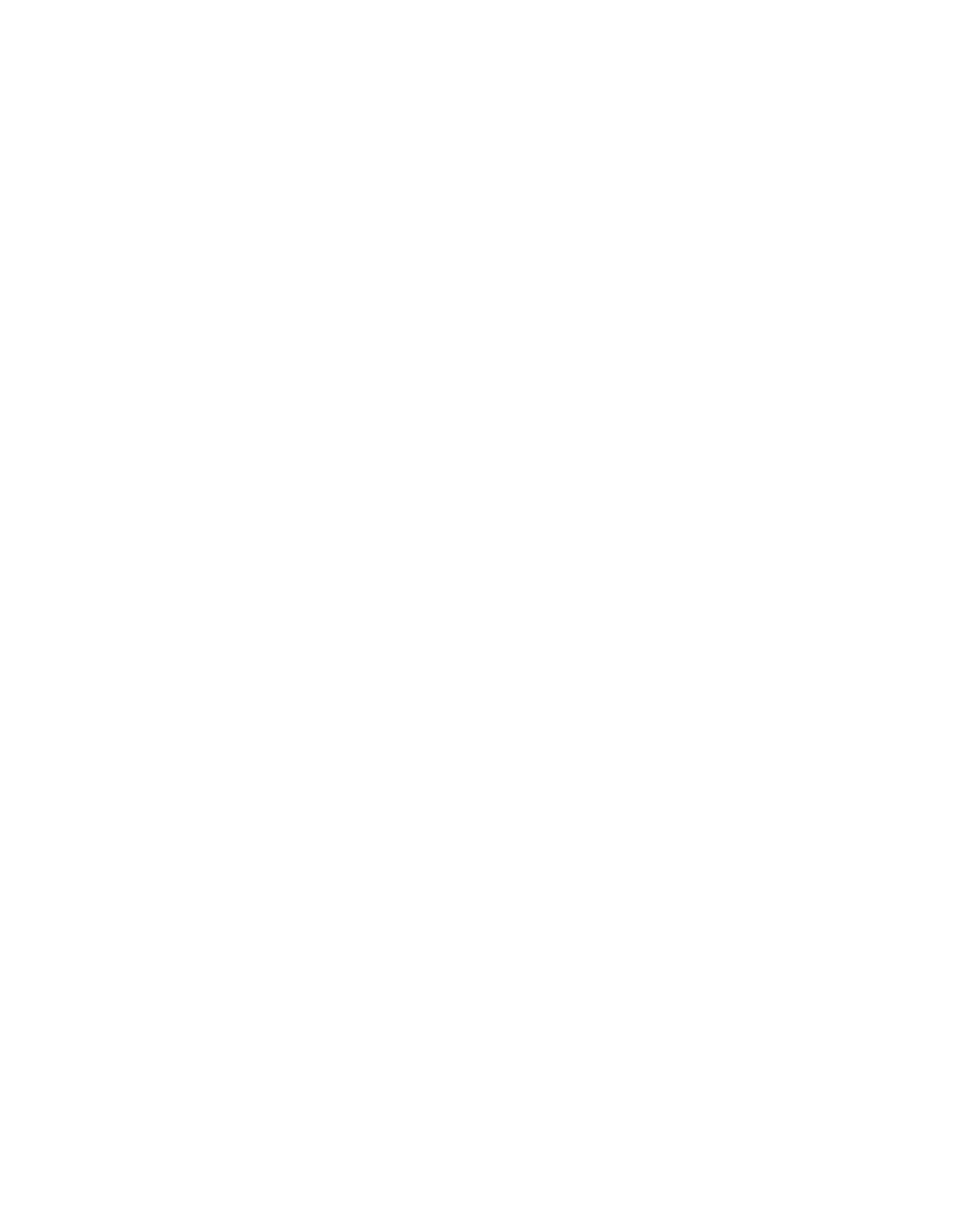| <b>Municipal Tax Rate Computation</b>                                                                                                                                                                                                  |                                                                                                                                                                                                                                    |                                                                                                          |                                           |                                                                       |                               |                                                                |                                                                        |                                                    |  |
|----------------------------------------------------------------------------------------------------------------------------------------------------------------------------------------------------------------------------------------|------------------------------------------------------------------------------------------------------------------------------------------------------------------------------------------------------------------------------------|----------------------------------------------------------------------------------------------------------|-------------------------------------------|-----------------------------------------------------------------------|-------------------------------|----------------------------------------------------------------|------------------------------------------------------------------------|----------------------------------------------------|--|
|                                                                                                                                                                                                                                        |                                                                                                                                                                                                                                    |                                                                                                          |                                           |                                                                       |                               |                                                                | 6/19/15<br>10:51 AM                                                    |                                                    |  |
|                                                                                                                                                                                                                                        |                                                                                                                                                                                                                                    |                                                                                                          | 2015<br><b>Budget</b>                     |                                                                       |                               | 2016<br><b>Budget</b>                                          |                                                                        |                                                    |  |
| <b>Municipal Gross</b>                                                                                                                                                                                                                 |                                                                                                                                                                                                                                    | \$<br>29,301,332                                                                                         |                                           |                                                                       | \$                            | 30,685,367                                                     |                                                                        | 4.72%                                              |  |
| Less: Debt Revenues<br>Less: Revenues                                                                                                                                                                                                  |                                                                                                                                                                                                                                    | \$<br>(657, 827)<br>$\mathbb{S}$<br>(11, 372, 360)<br>\$<br>(12,030,187)                                 |                                           |                                                                       | \$<br>$\pmb{\mathbb{S}}$<br>S | (837,091)<br>(12,076,826)<br>(12, 913, 917)                    |                                                                        | 27.3%<br>6.2%                                      |  |
|                                                                                                                                                                                                                                        | <b>Municipal (Net Appropriation)</b>                                                                                                                                                                                               |                                                                                                          | \$                                        | 17,271,145                                                            |                               | S                                                              | 17,771,450                                                             | 2.9%                                               |  |
| <b>Capital Budgets:</b><br>Municipal Capital Equipment<br>Municipal Capital Projects<br><b>Total Municipal Capital Budgets</b><br>Less: Revenues<br>Municipal Capital Equip. Revenues<br>Municipal Capital Projects Revenues           |                                                                                                                                                                                                                                    | 1,879,364<br>\$<br>\$<br>2,240,460<br>$\mathsf S$<br>4,119,824<br>\$<br>(1,789,330)<br>\$<br>(2,212,960) |                                           |                                                                       | \$<br>\$<br>S<br>\$<br>\$     | 892,030<br>2,657,750<br>3,549,780<br>(852, 800)<br>(2,613,000) |                                                                        | $-52.5%$<br>18.6%<br>$-13.8%$<br>$-52.3%$<br>18.1% |  |
| Total C.I.P. - Revenues<br>Capital (Net Appropriation)                                                                                                                                                                                 |                                                                                                                                                                                                                                    | \$<br>(4,002,290)                                                                                        | \$                                        | 117,534                                                               | $\mathbf{\hat{S}}$            | (3,465,800)<br>S                                               | 83,980                                                                 | $-13.4%$<br>$-28.5%$                               |  |
| <b>Total Municipal Operating Budget</b>                                                                                                                                                                                                |                                                                                                                                                                                                                                    |                                                                                                          | $\boldsymbol{s}$                          | 17,388,679                                                            |                               | S                                                              | 17,855,430                                                             | 2.7%                                               |  |
| Overlay                                                                                                                                                                                                                                |                                                                                                                                                                                                                                    |                                                                                                          | \$                                        | 328,093                                                               |                               | $\$$                                                           | 307,571                                                                | $-6.3%$                                            |  |
| Tax Increment Financing Districts<br>Credit Enhancement TIF<br>Resident Senior Property Tax Relief Fund<br>Homestead Exemption Reimbursement (Estimate)<br>Business Equipment Tax Exemption (BETE)<br>State Revenue Sharing (Estimate) |                                                                                                                                                                                                                                    |                                                                                                          | \$<br>\$<br>\$<br>\$<br>$\mathbb S$<br>\$ | 200,887<br>704,900<br>130,000<br>(346,020)<br>(315,769)<br>(736, 158) |                               | \$<br>\$<br>\$<br>\$<br>${\mathbb S}$<br>$\mathbb S$           | 217,783<br>764,186<br>75,000<br>(375, 122)<br>(342, 327)<br>(780, 920) | 8.4%<br>8.4%<br>$-42.3%$<br>8.4%<br>8.4%<br>6.1%   |  |
|                                                                                                                                                                                                                                        | <b>Total Net Budget</b>                                                                                                                                                                                                            |                                                                                                          | \$                                        | 17,354,612                                                            |                               | S                                                              | 17,721,601                                                             | 2.11%                                              |  |
|                                                                                                                                                                                                                                        | 2016 amount to be raised (\$17,721,601) = Valuation (\$3,720,489,700) x the Tax Rate (\$.00476) or \$4.76 Mils.<br>2015 amount to be raised (\$17,354,612) = Valuation (\$3,700,489,700) x the Tax Rate (\$.00469) or \$4.69 Mils. |                                                                                                          |                                           |                                                                       |                               |                                                                |                                                                        |                                                    |  |
| 2016                                                                                                                                                                                                                                   | \$3,720,489,700                                                                                                                                                                                                                    | \$17,721,601                                                                                             |                                           | \$0.00476                                                             | \$4.76                        |                                                                | \$0.07                                                                 | 1.57%                                              |  |
| 2015                                                                                                                                                                                                                                   | \$3,700,489,700                                                                                                                                                                                                                    | \$17,354,612                                                                                             |                                           | \$0.00469                                                             | \$4.69                        |                                                                |                                                                        |                                                    |  |

# Increase Value by \$5,000,000 for a total value increase of \$20,000,000 & Reduce school by \$500,000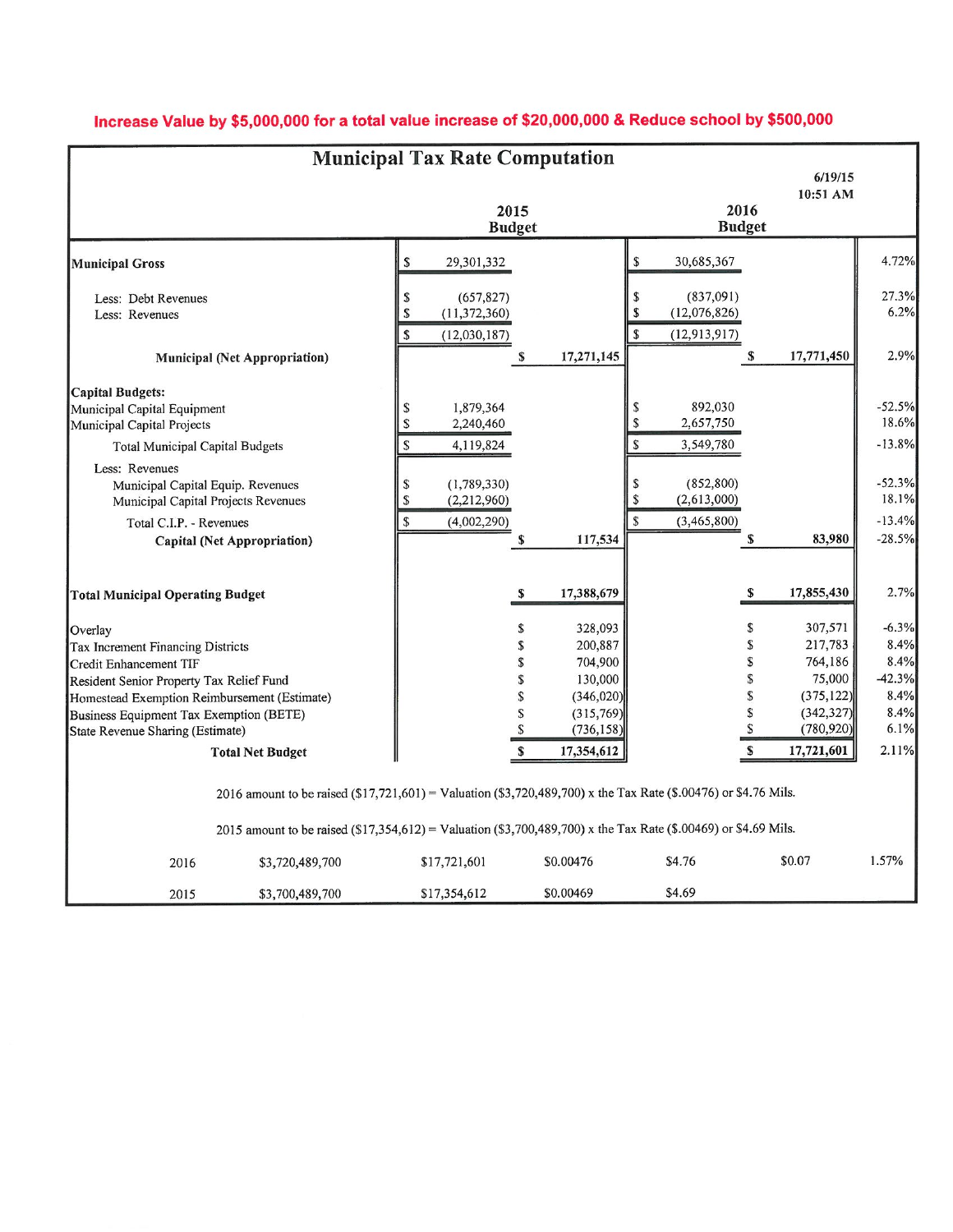|                                                                                                                    |                       | <b>School Tax Rate Computation</b> |    |            |                       |                          |   |                     |                               |  |
|--------------------------------------------------------------------------------------------------------------------|-----------------------|------------------------------------|----|------------|-----------------------|--------------------------|---|---------------------|-------------------------------|--|
|                                                                                                                    |                       |                                    |    |            |                       |                          |   | 6/19/15<br>10:51 AM |                               |  |
|                                                                                                                    | 2015<br><b>Budget</b> |                                    |    |            | 2016<br><b>Budget</b> |                          |   |                     |                               |  |
| <b>Education Gross</b>                                                                                             | S                     | 40,645,724                         |    |            |                       | 43,293,756               |   |                     | 6.515%                        |  |
| Less: Revenues<br><b>Education</b> (Net)                                                                           |                       | (4,731,070)                        | s  | 35,914,654 |                       | (4,999,377)              | S | 38,294,379          | 5.7%<br>6.6%                  |  |
| <b>Adult Learning</b><br>Less: Revenues<br><b>Adult Learning (Net)</b>                                             |                       | 174,691<br>(77,000)                | s  | 97,691     | S                     | 181,552<br>(82,000)      | S | 99,552              | 3.9%<br>6.5%<br>1.9%          |  |
| <b>Food Services</b><br>Less: Revenues<br><b>Food Services (Net)</b>                                               | s<br>s                | 1,415,040<br>(1,415,040)           | £. |            | S                     | 1,495,568<br>(1,533,002) | S | (37, 434)           | 5.7%<br>8.3%<br>0.0%          |  |
| Capital Improvement Projects:<br>Less: Rev Education Bonds<br>C.I.P. (Net Appropriation)                           |                       | 1,786,153<br>(1,631,153)           | S  | 155,000    | s<br>S                | 1,297,451<br>(1,023,723) | S | 273,728             | $-27.4%$<br>$-37.2%$<br>76.6% |  |
| <b>Total Net Budget</b>                                                                                            |                       |                                    | S  | 36,167,345 |                       |                          |   | 38,630,225          | 6.81%                         |  |
| 2016 amount to be raised (\$38,630,225) = Valuation (\$3,720,489,700) x the Tax Rate (\$0.010383) or \$10.38 Mils. |                       |                                    |    |            |                       |                          |   |                     |                               |  |
| 2015 amount to be raised (\$36,167,345) = Valuation (\$3,700,489,700) x the Tax Rate (\$0.009774) or \$9.77 Mils.  |                       |                                    |    |            |                       |                          |   |                     |                               |  |
| 2016<br>\$3,720,489,700                                                                                            | \$                    | 38,630,225                         |    | \$0.010383 | \$10.38               |                          |   | \$0.61              | 6.24%                         |  |
| \$3,700,489,700<br>2015                                                                                            | \$                    | 36,167,345                         |    | \$0.009774 | \$9.77                |                          |   |                     |                               |  |

## Increase Value by \$5,000,000 for a total value increase of \$20,000,000 & Reduce school by \$500,000